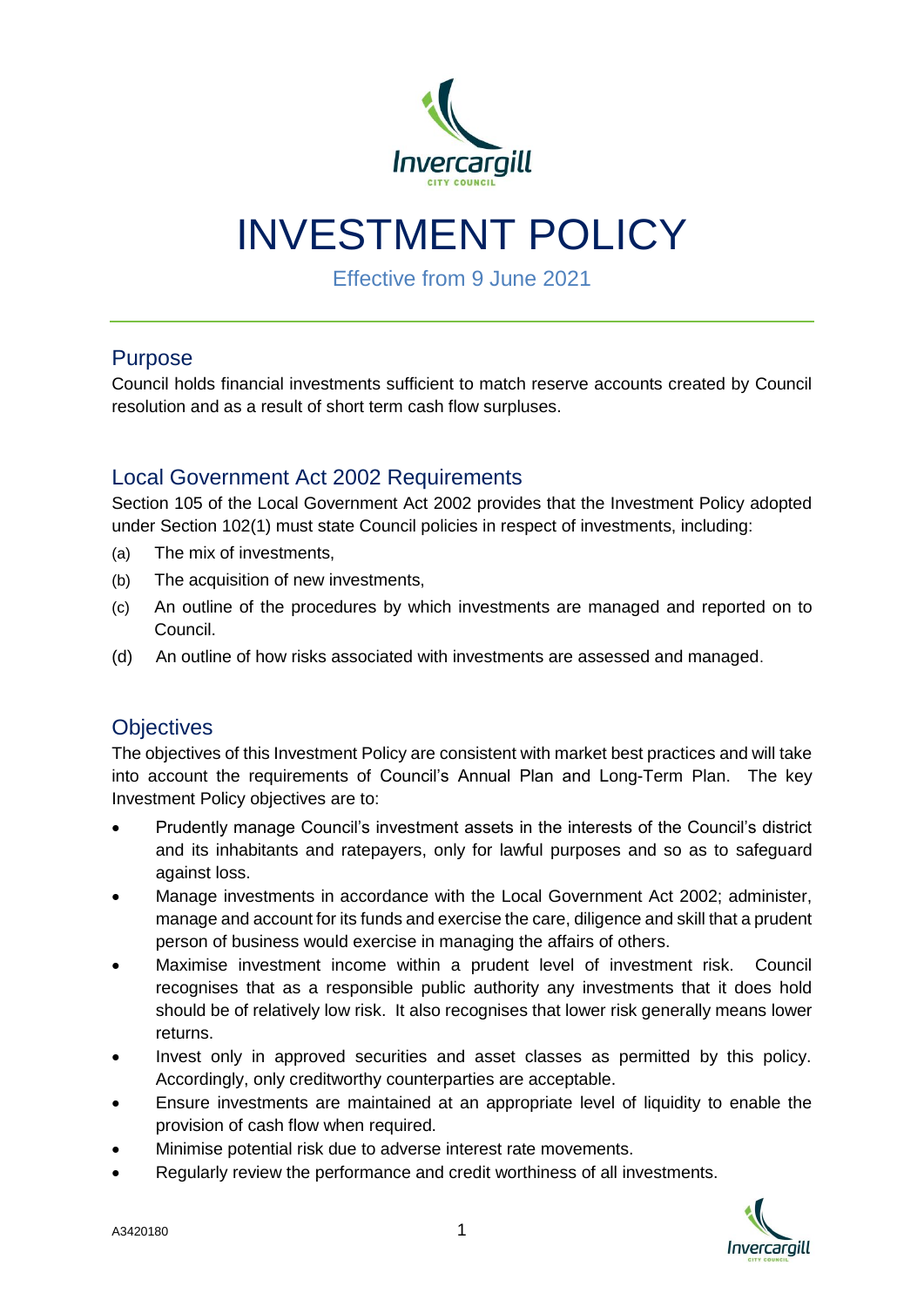Maintain operational controls and procedures to best protect Council against financial loss, opportunity cost and other inefficiencies.

# Investment Management and Internal Controls

Council approves policy parameters in relation to borrowing and investment activities. In making any investment decisions the Group Manager Finance and Assurance considers:

- The desirability of diversifying investments.
- The nature of existing investments.
- The risk of capital loss or depreciation.
- The potential for capital appreciation.
- The likely income return.
- The length of the term of the proposed investment.
- The marketability of the proposed investment during, and on the determination of the term of the proposed investment.
- The effect of the proposed investment in relation to tax liability.
- The likelihood of inflation affecting the value of the proposed investment.

Council's Chief Executive has overall responsibility for the operations of Council.

The Group Manager Finance and Assurance has financial management responsibility over Council's investments.

## Investment Portfolio

An investment is an asset held by Council that provides service potential or future economic benefit to Council. Investments include property; ownership in Council related trading entities and financial assets. A financial asset is any asset that is cash or the contractual right to receive cash including the financial investment instruments.

Council invests in the following assets:

- Financial investments (excluding day to day cash management activity).
- Property investments.
- Cash and working capital management.

# Financial Investments

Council maintains financial investments for the following primary reasons:

- Invest amounts allocated to special reserves.
- Invest surplus cash and working capital funds.

The following are approved financial investments:

- Government investments (treasury bills, government stock).
- New Zealand Registered Bank investments (call and term deposits, registered certificates of deposit), subject to Counterparty Exposure Limits.
- Local authority investments subject to Counterparty Exposure Limits.
- State Owned Enterprise investments subject to Counterparty Exposure Limits.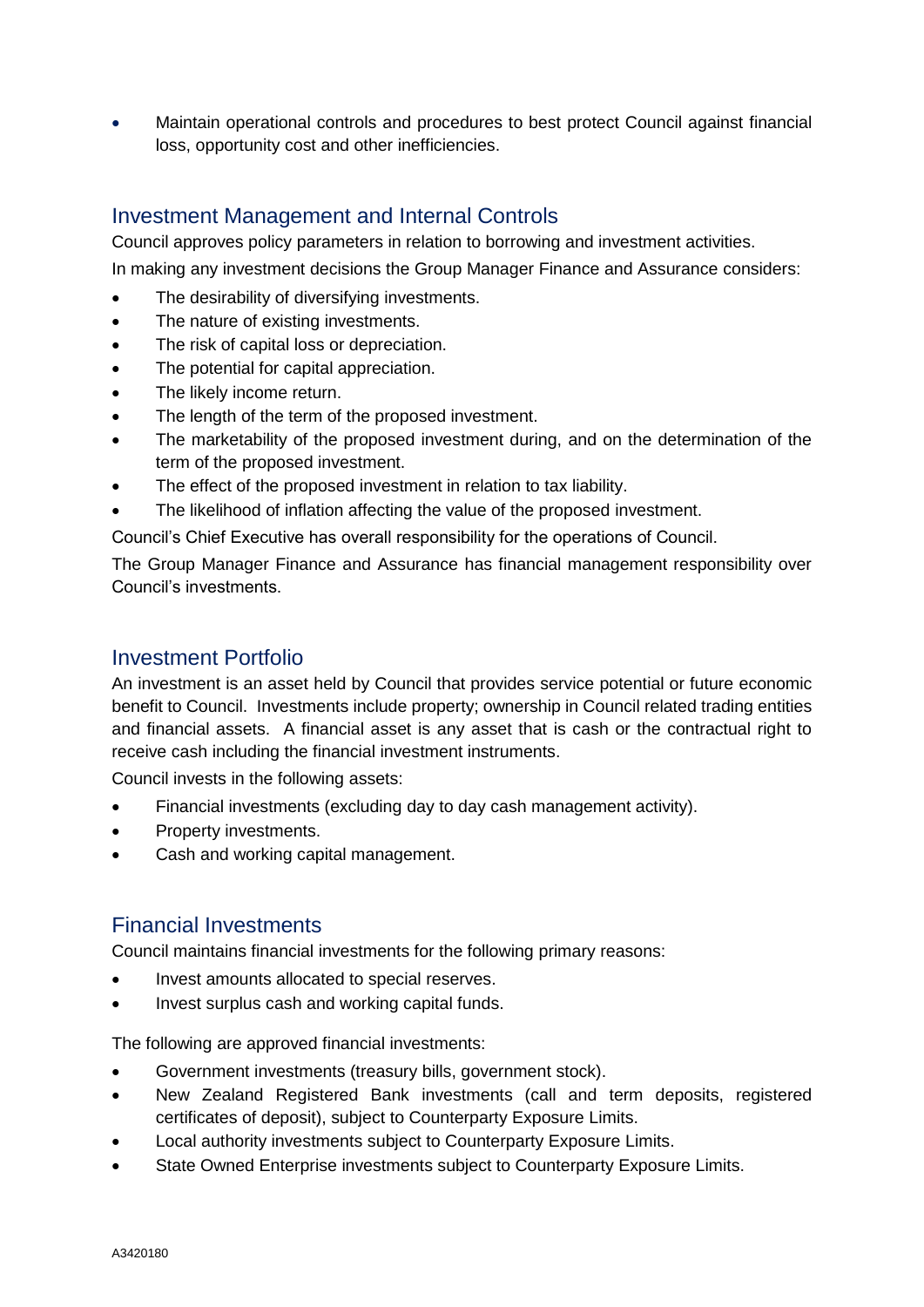Corporate investments (corporate bonds, promissory notes) subject to Counterparty Exposure Limits.

### **Acquisition/Disposition and Revenue**

Interest income from financial investments is credited to general funds or special reserves and is included in the Statement of Comprehensive Revenue and Expenses.

Proceeds from the disposition of financial investments are used for operational and capital expenditure purposes or for the purpose for which they have been established, as approved in the Annual Plan or Long-Term Plan.

### **Management Procedures**

Financial investment strategy is set by the Group Manager Finance and Assurance and implemented by the Finance Team of Council with day to day management centrally through its treasury function. The treasury function is broadly charged with the following responsibilities:

- Assist the Group Manager Finance and Assurance in developing its investment strategy by reviewing on a regular basis, cash flow forecasts incorporating plans for approved expenditure and strategic initiatives, evaluation of the outlook for interest rates and the shape of the yield curve, and where applicable, seeking appropriate financial advice.
- Develop and maintain professional relationships with the financial markets in general and Council's main relationship bank in particular.
- Manage Council's investments within its strategic objectives and ensure that surplus cash is invested in liquid and creditworthy instruments.
- Manage the impact of market risks such as interest rate risk and liquidity on Council's investments and currency risk on investments by undertaking appropriate hedging activity in the financial markets.
- Minimise adverse interest rate related increases on ratepayer charges and maintain overall revenues within budgeted parameters.
- Manage the overall cash and liquidity position of Council's operations.
- Provide timely and accurate reporting of treasury activity and performance for management and the Council.

# Investment Risk: Credit Risk – Counterparty Exposure Limits

Council's primary objective when investing is the protection of its capital. Accordingly, only creditworthy counterparties are acceptable. Creditworthy counterparties are selected on the basis of their Standard and Poor's (S&P) rating except for unrated Local Authorities secured by charge over rates, which are governed by individual counterparty limits.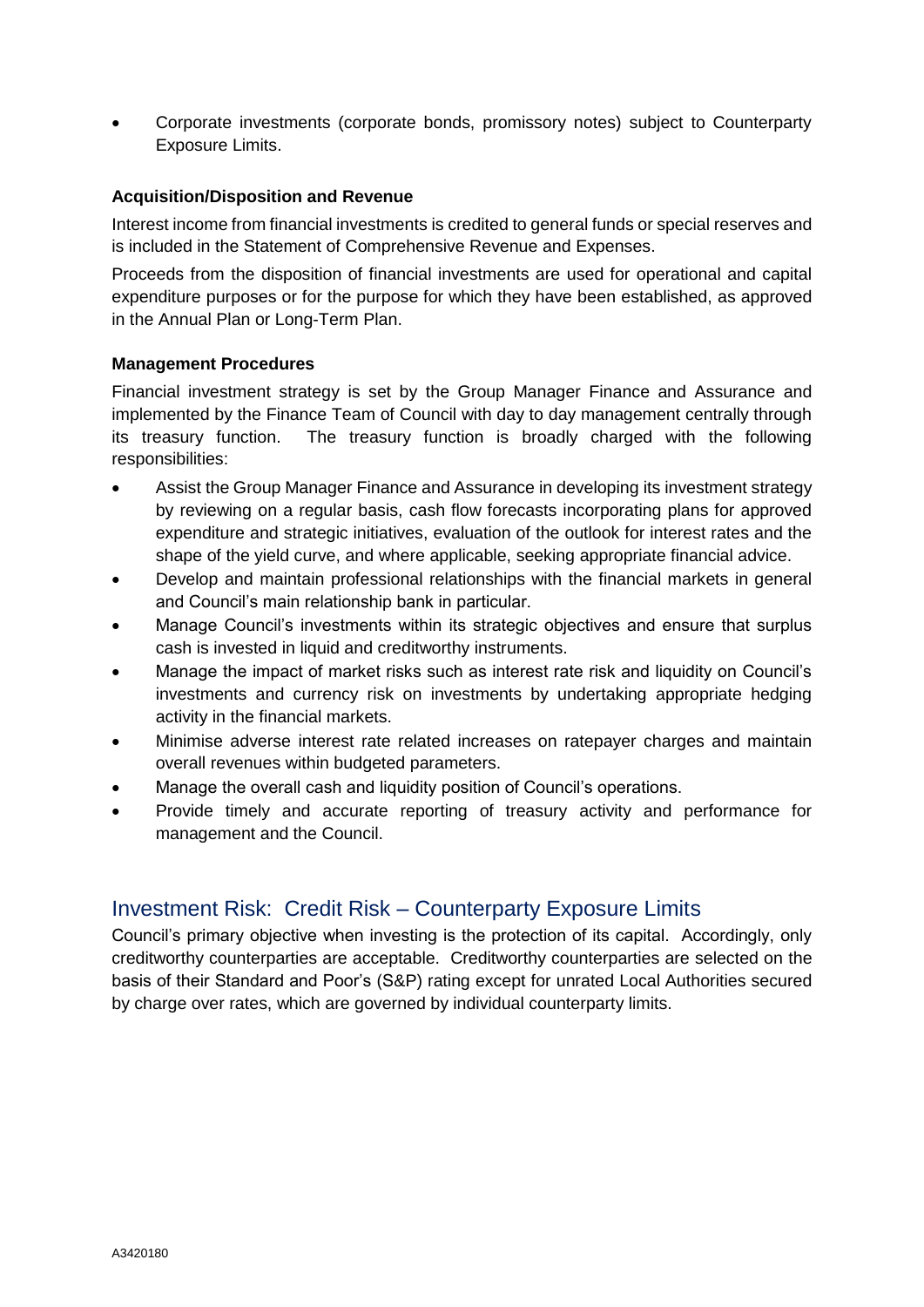More specifically, Council minimises its credit exposure by:

- Ensuring all investment, cash management, interest rate risk management and any foreign exchange transactions are undertaken with entities (excluding Government) that have a Standard and Poor's (S&P) credit rating of at least A2 for short term and A- for long term except for unrated Local Authorities secured by charge over rates, which are governed by individual counterparty limits and State Owned Enterprises which must have minimum credit ratings of A2 and BBB respectively.
- Limiting total exposure to prescribed amounts and portfolio limits.
- Rigorous monitoring of compliance against set limits.

Council approval is required to add to or delete from the counterparty exposure limits. The following table summarises credit requirements and limits:

| Institution                                                                                                                                            | <b>Minimum S&amp;P</b><br><b>Short Term</b><br>Credit Rating <sup>1</sup> | <b>Minimum S&amp;P</b><br>Long Term<br><b>Credit Rating 2</b> | <b>Total Exposure</b><br><b>Limit for Each</b><br>Counterparty | <b>Portfolio Limit</b><br>(% of Total<br>Portfolio) |
|--------------------------------------------------------------------------------------------------------------------------------------------------------|---------------------------------------------------------------------------|---------------------------------------------------------------|----------------------------------------------------------------|-----------------------------------------------------|
| Government                                                                                                                                             | N/A                                                                       | N/A                                                           | Unlimited                                                      | 100%                                                |
| New Zealand Registered Banks                                                                                                                           |                                                                           |                                                               |                                                                |                                                     |
| On balance sheet exposures<br>➤                                                                                                                        | A2                                                                        | AA-                                                           | \$35 million                                                   | 80%                                                 |
| Off balance sheet exposures<br>⋗                                                                                                                       | A2                                                                        | AA-                                                           | \$10 million                                                   | N/A                                                 |
| Strongly Rated Corporates, SOEs (on<br>balance sheet exposures only), Local<br>Authorities with rates as security (on<br>balance sheet exposures only) | A2<br>(N/A for Local<br>Authorities)                                      | A-<br>(BBB for SOEs,<br>N/A for Local<br>Authorities)         | \$5 million<br>[Face Value]                                    | 50%                                                 |

- 1. Short term refers to securities with a remaining maturity of 12 months or less.
- 2. Long term refers to securities with a remaining maturity of more than 12 months.

If any counterparty's credit rating falls below the minimum specified in the above table then all practical steps are taken to reduce the credit exposure to that counterparty to zero as soon as possible or in any case within three months of the downgrade being notified. Exposures to each counter party are computed as follows:

### **On-Balance Sheet**

- Total principal invested with that counterparty.
- International equities currency exposure on foreign currency hedging converted on the day at the spot rate.

### **Off-Balance Sheet**

Credit exposure on interest rate contracts computed by multiplying face value of outstanding transactions by an interest rate movement factor of 5%, per calendar year or part thereof of the life of the instrument.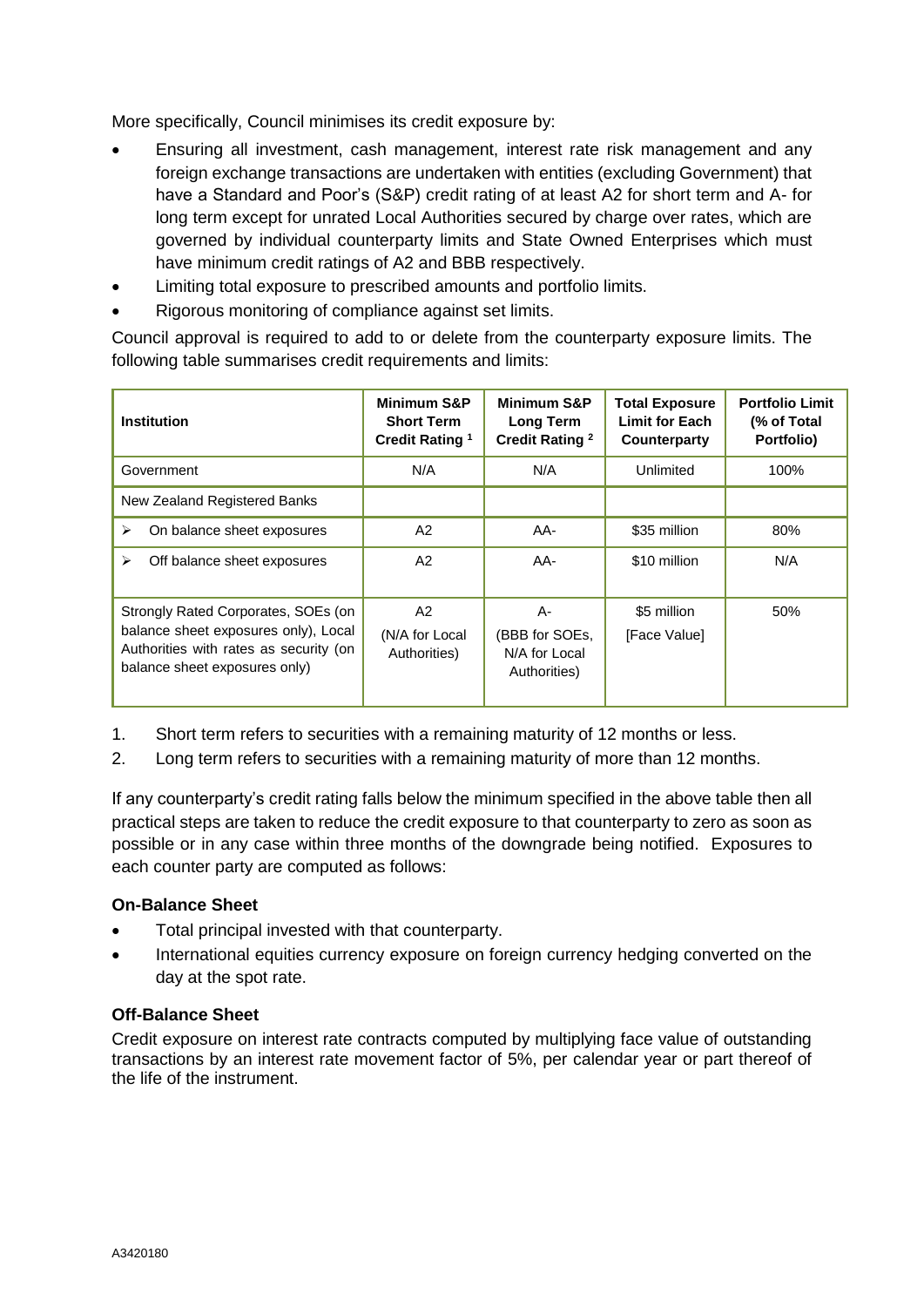### **Interest Rate Risk**

Interest rate risk refers to the impact that movements in interest rates can have on Council's cash flows. Council's financial investments give rise to direct exposure to interest rate movements. Interest rate risk is managed by Council as part of its overall investment strategy.

The following interest rate risk management instruments are approved by Council:

- Interest Rate Swaps.
- Forward Rate Agreements.
- Interest Rate Options on approved underlying instruments, eg on Interest Rate Swaps or bonds.
- Interest Rate Collar Strategy, but only where the ratio of the face value and interest rate exposure on bought to sold legs is 1:1.

Council does not enter into incidental arrangements within or outside New Zealand in currency other than New Zealand currency.

### **Liquidity Risk**

Liquidity risk management refers to the timely availability of funds to Council when needed, without incurring penalty costs.

Because of Council's credit rating criteria, all investments would be readily saleable in the secondary market, which addresses Council's liquidity requirements, even though there may be a pricing risk if there was a forced sale in adverse market conditions. Nevertheless, at least 25% of financial investments must mature within the ensuing 12 months.

The average duration\* of the total investment portfolio would normally be between two and three years.

*\* Duration is a mathematically calculated term representing the average of the time weighted cash flows of the investment, discounted at current yields.*

# Property Investments

Council's property investments include:

 Property owned by Council either for the development needs of the district or for investment purposes which could include land, buildings and ground leases.

Council's primary objective for property owned for development needs or for investment purposes is that it is important for the economic, physical and social development of the Invercargill district and to achieve an acceptable rate of return. Council generally follows a similar assessment criteria in relation to the acquisition of new property investments.

### **Acquisition/Disposition and Revenue**

Prior to acquisition of property for the development needs of the district or for investment purposes the property will be assessed as follows:

- Property for the development needs of the district a financial and non financial assessment of economic, physical and social benefit to the district, the cost of owning the property and the cost of ownership and assessment.
- Investment property a financial assessment including a calculation and assessment of the total cost of ownership, and the likely returns to be generated from that ownership.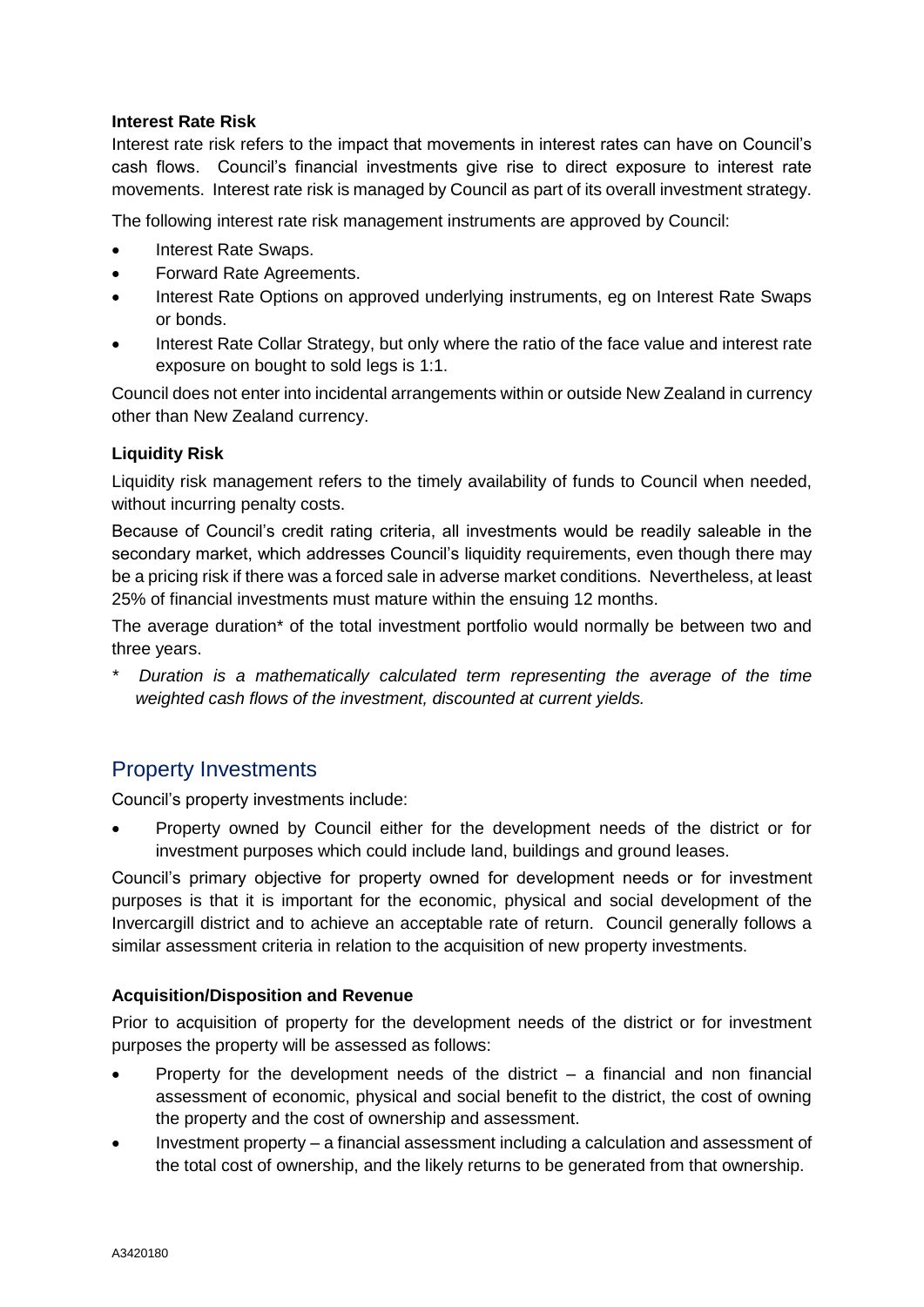Proceeds from the disposition of property investments are used for retirement of debt relating to such property, or allocated to general funds, endowment funds or special funds. All income from property investments is shown in the Statement of Comprehensive Revenue and Expenses and forms part of general funds.

### **Management Reporting and Procedures**

Council reviews the performance of its property investments on at least a six monthly basis, and ensures that the benefits of continued ownership are consistent with its stated objectives.

### **Investment Risks**

Insurance cover is held for all property investments. A risk assessment is carried out prior to acquisition of a property investment.

# Cash and Working Capital Management

Cash management deals with the net balance in Council's main bank accounts. The treasury function is responsible for managing Council's cash surpluses and/or deficits.

Council maintains a Daily Balancing Report (bank reconciliation) and short term and long term cash flow projections which are updated weekly and which form the basis of its cash management activity. Generally cash management surpluses are available for periods less than 90 days.

Cash management instruments are limited to:

- Call deposits with New Zealand Registered Banks.
- Corporate Commercial Paper with a maturity less than three months.
- Term deposits (less than three months) with registered banks.
- The use of interest rate risk management instruments on cash management balances is not permitted.

Cash and the counterparties on cash management instruments may only be invested with approved counterparties within the limits detailed.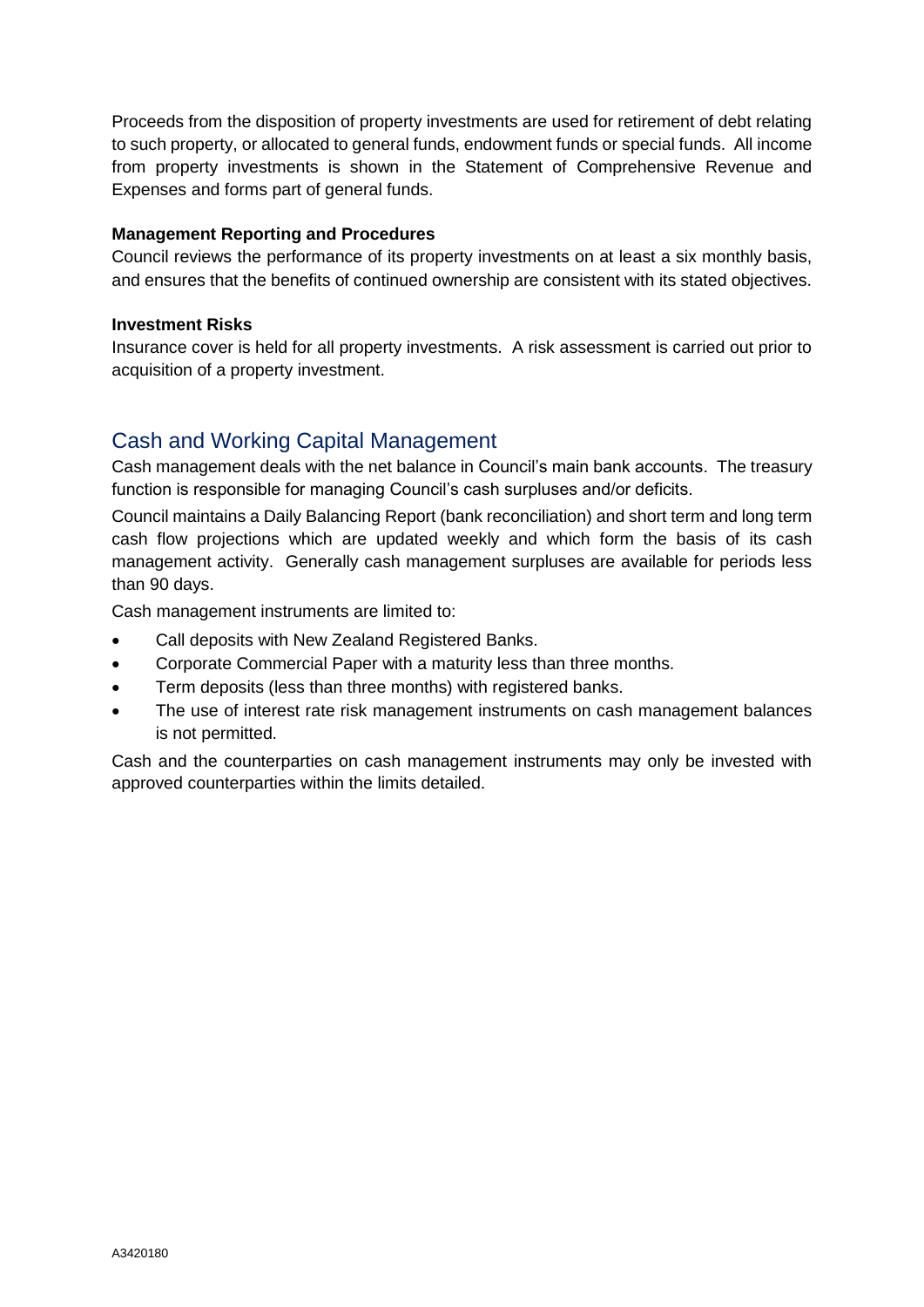# Monitoring and Auditing

The Risk and Assurance Committee will monitor the application of this Policy via reports from Executive staff.

| <b>Revision History:</b>                | 21 November 2017 (A804694)                                                                                                                                                       |  |
|-----------------------------------------|----------------------------------------------------------------------------------------------------------------------------------------------------------------------------------|--|
| <b>Reference Number:</b>                | A3420180                                                                                                                                                                         |  |
| <b>Effective Date:</b>                  | 9 June 2021                                                                                                                                                                      |  |
| <b>Review Period:</b>                   | This Policy will be reviewed every six (6) years,<br>unless earlier review is required due to<br>legislative changes, or is warranted by another<br>reason requested by Council. |  |
| <b>Supersedes:</b>                      | 2017 Investment Policy                                                                                                                                                           |  |
| <b>New Review Date:</b>                 | June 2027                                                                                                                                                                        |  |
| <b>Associated Documents/References:</b> |                                                                                                                                                                                  |  |
| <b>Policy Owner:</b>                    | <b>Invercargill City Council</b>                                                                                                                                                 |  |
|                                         |                                                                                                                                                                                  |  |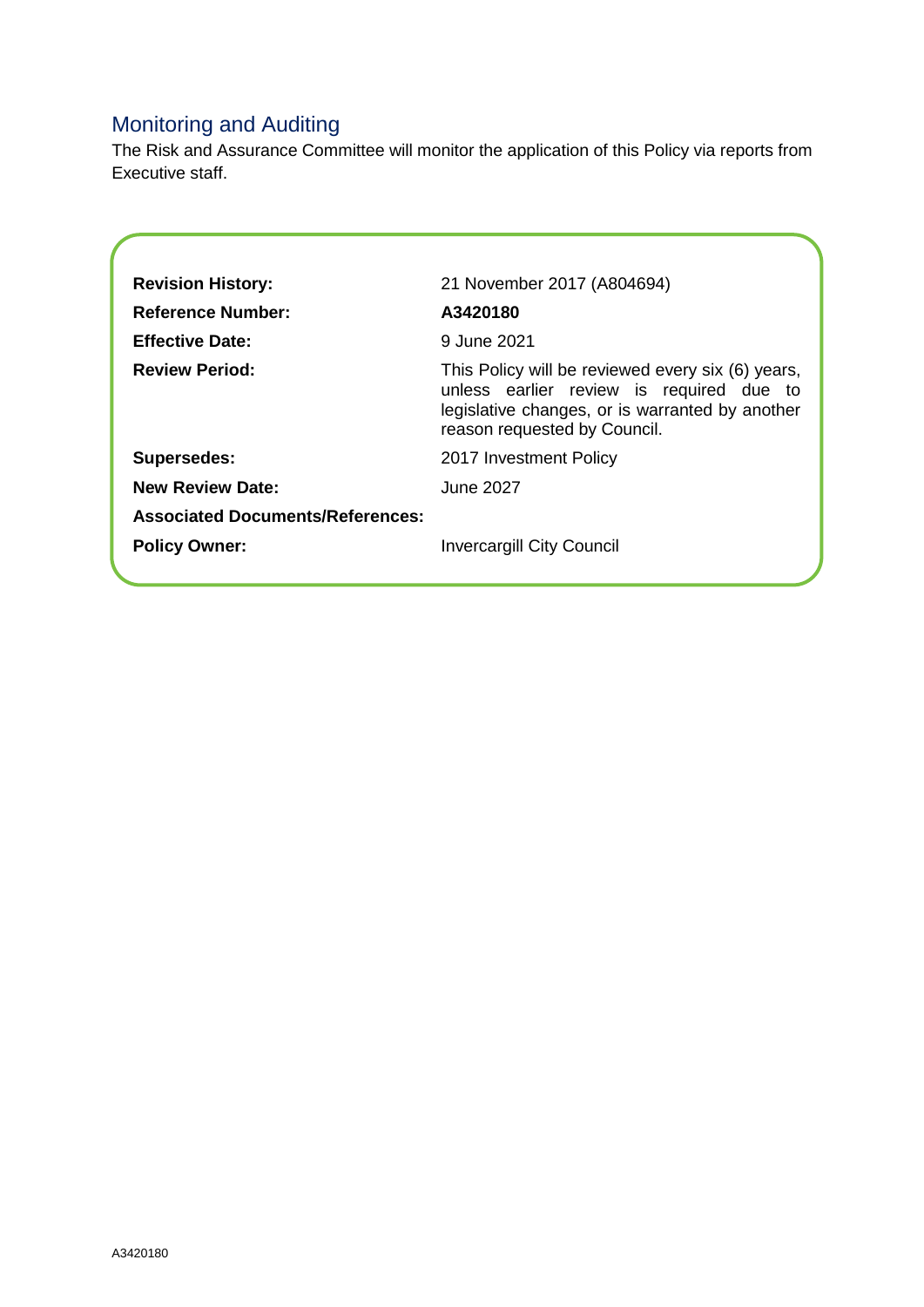

# Appendix 1

# Approved Risk Management Instruments

# Examples of the Use of Derivative Products

# Forward Rate Agreement

An agreement between Council and counterparty (usually a bank) protecting Council against a future adverse interest rate movement. Council and the counterparty agree to a notional future principal amount, the future interest rate, the date and the benchmark rate, which is contained on the Reuters system.

### **Objective**

To provide Council with certainty as to its interest rate cost on an agreed principal amount for an agreed period. A Forward Rate Agreement (FRA) typically applies to a three month period, starting at some point within the next 12 months.

### **Example**

Council wishes to provide certainty on a portion of its floating rate borrowings over the event risk posed by an expected change in monetary policy at a point in the future. A borrower's FRA is purchased in say, March, at 6.00% for protection through the June to September period. It is described as a 3X6 FRA, ie the rate applies to a borrowing for three months starting in three months' time.

### **Outcome**

If on the rate set date in June, the three month interest rate has climbed to, say, 8.00%, Council receives the difference between this and the FRA rate of 6.00%. It then borrows at 8.00%, the payment received making the effective borrowing rate 6.00%, plus its margin.

### Interest Rate Swap

An interest rate swap is an agreement between Council and a counterparty (usually a bank) protecting Council against a future adverse interest rate movement. Council pays (or receives) a fixed interest rate and receives (or pays) a floating interest rate. The parties agree to a notional principal amount, the future interest rate, the settlement dates and the benchmark floating rate, which is usually off the Reuters page containing the daily rate sets for BKBM (bank bill reference rates).

### **Objective**